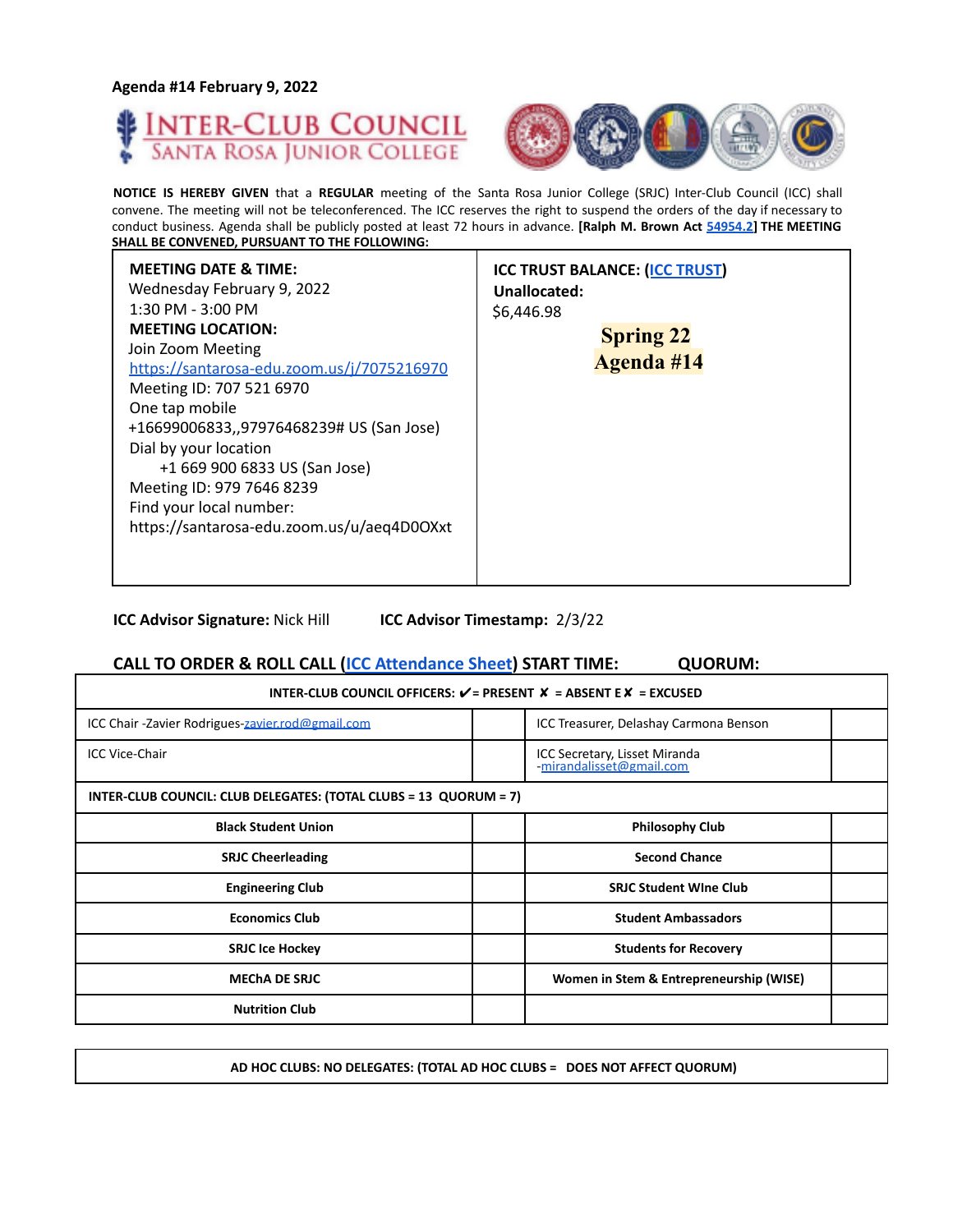| <b>Student Nurses Association</b> | <b>SRJC Water Polo</b> |
|-----------------------------------|------------------------|
|                                   |                        |
|                                   |                        |
|                                   |                        |

**1. APPROVAL OF:** *The Inter-Club Council (ICC) shall review the current Agenda and the documented record of the previous meeting (known as 'Minutes') - making corrections as needed. Any changes to the Agenda will be noted in this section.*

**1.1.** CURRENT MEETING AGENDA:

**MOTION: SECOND: OUTCOME: LEAD: Zavier Rodrigues**

**1.2.** PAST MEETING MINUTES: **[Meeting](https://docs.google.com/document/d/1LZ0_QUWC0CCRMBSTxIijGBXSWFeNcm6mRslZ6sZaO9w/edit?usp=sharing) #13 Minutes MOTION: SECOND: OUTCOME: LEAD: Zavier Rodrigues**

**2. PUBLIC COMMENTS (3 minutes per speaker, 15 minutes per topic)** Link to a timer *Members of the* Public may address the ICC. Those who wish to speak are asked to, but are not required to, provide the ICC *Secretary with their name and contact information to be noted in the minutes. Clarifying questions and comments may be entertained. The ICC may restrict Public Comment to only speakers who wish to comment on items on the Agenda.*

*[Ralph M. Brown Act (California Government Code §54950-54963, specifically §54954.3]*

## **3. CLUB ACTIVATION & ICC MEMBERSHIP (APPOINTMENTS / REMOVALS / CORRECTIONS)**

The ICC is tasked with the responsibility to determine which district organizations are and are not clubs. At this time, the ICC may choose to 1. Recognize and Activate new clubs to the College, adding to the ICC *Membership 2. Inactivate Clubs from the College, removing from the ICC Membership 3. Appoint or* Remove ICC Executive Officers 4. Make Corrections to Club Names 5. Merge Clubs, or 6. Change the Type of *Club.*

## **3.1.** APPROVAL OF THE ABOVE CLUB ACTIVATION & ICC MEMBERSHIP CHANGES: **MOTION: SECOND: OUTCOME: LEAD: Zavier Rodrigues**

| <b>Name of Club seeking Activation</b> | <b>Name of Club Delegate (ICC Member)</b> |
|----------------------------------------|-------------------------------------------|
| <b>Biology Club</b>                    | Ani Fowler                                |
| <b>Chemistry Club</b>                  | <b>Catherine Kingsbury</b>                |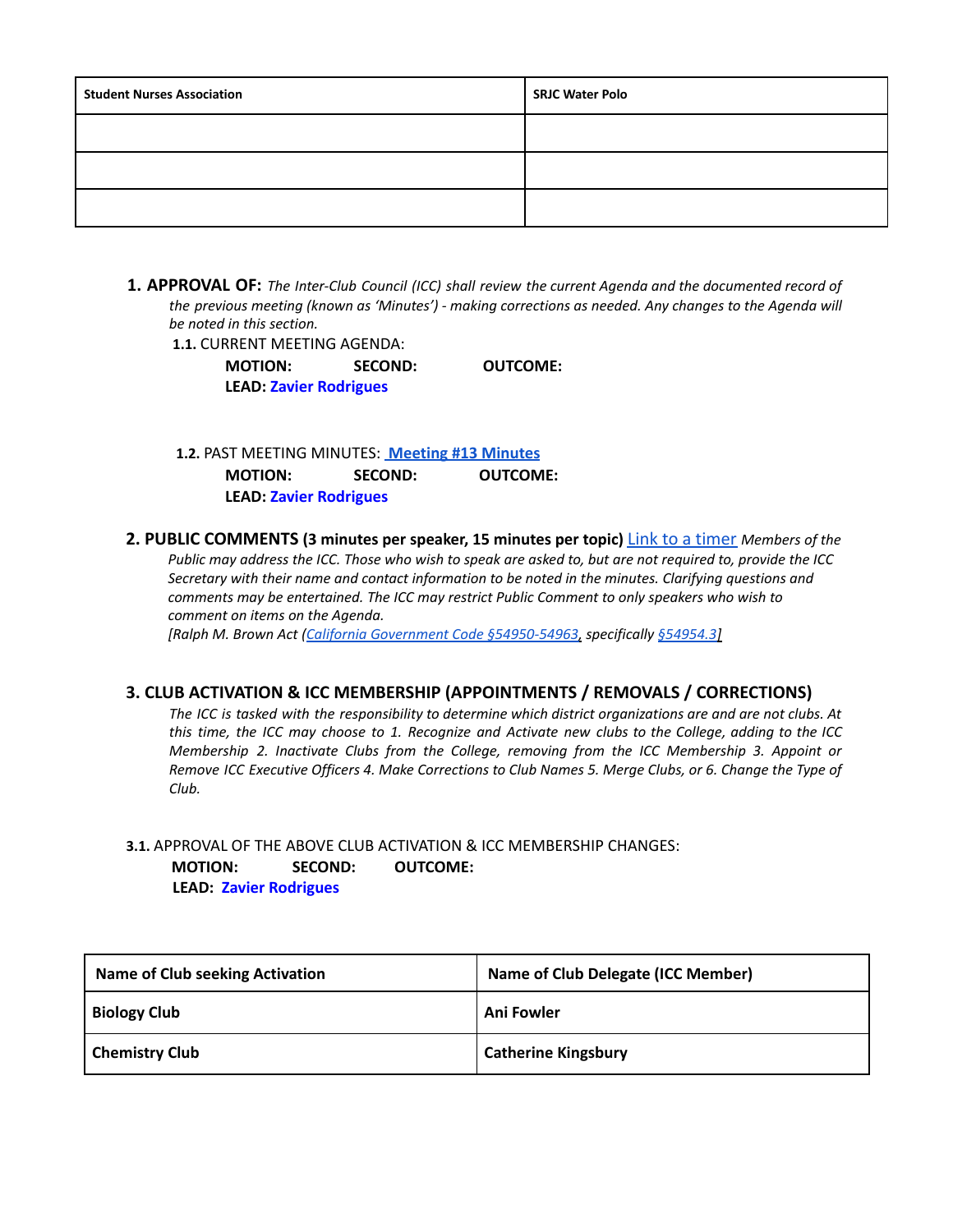| <b>Circle K International</b>                  | <b>Elaine Zhou</b>   |  |
|------------------------------------------------|----------------------|--|
| Intervarsity                                   | <b>Julia Heath</b>   |  |
| <b>Physics Club</b>                            | <b>Danielle Sorg</b> |  |
|                                                |                      |  |
| <b>Change Club Type</b>                        |                      |  |
|                                                |                      |  |
| <b>Club Removals</b>                           |                      |  |
|                                                |                      |  |
| Name of Current Club seeking Renaming of Club: | The Club's New Name  |  |
|                                                |                      |  |

# **4. New Business**

**4.1. Motion to approve \$600 for Club Day prizes [FORM](https://studentlife.santarosa.edu/sites/studentlife.santarosa.edu/files/documents/ICC%20Grant%20Application%20-Club%20Day%20Giveaway%20%281%29.pdf) Lead: Zavier Rodrigues MOTION: SECOND: OUTCOME:**

## **5. REPORTS and Announcements**

*A section for reporting out petenent informational discussion, usually used to help club members have more details before voting on new business items in the next meeting's agenda. Also used for PRESENTATIONS, EVENT EVALUATIONS, and QUESTIONS.*

## **5.1. CLUB REPORTS**

- **5.2. ICC CHAIR REPORT**-**Zavier Rodrigues- CLUB DAY Report**
- **5.3. ICC VICE CHAIR REPORT-N/A**
- **5.4. ICC SECRETARY REPORT, Lisset Miranda-**
- **5.5. ICC TREASURER REPORT-Delashay Carmona Benson-**
- **5.6. ICC ADVISOR REPORT- Nick Hill- & Genevieve Bertone**
- **5.8. ICC FINANCE ADVISOR REPORT-Melissa Cowan**